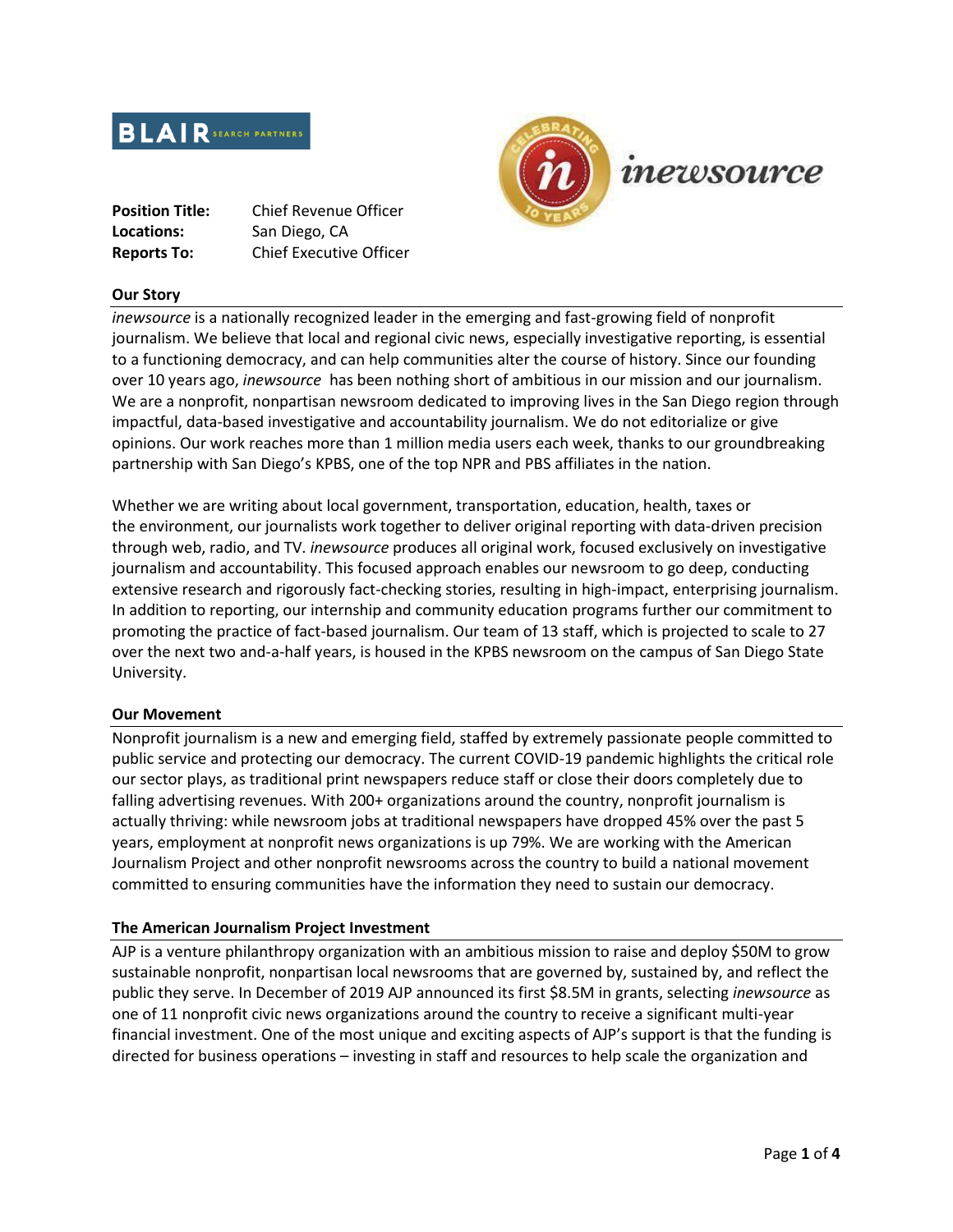build our revenue base. With AJP's support, the *inewsource* budget will grow from our current \$1.4M to \$2.6M annually, based on progress towards our milestones.

More information about *inewsource*, our partnership with AJP and the nonprofit journalism movement is available at:

- *inewsource* websit[e https://inewsource.org](https://inewsource.org/)
- TEDx presentation by Founder Lorie Hearn: [https://www.youtube.com/watch?v=m-ZSgtLy\\_vc](https://www.youtube.com/watch?v=m-ZSgtLy_vc)
- The American Journalism Project websit[e http://www.theajp.org/](http://www.theajp.org/)
- New York Times coverage of the AJP program <https://www.nytimes.com/2019/12/10/opinion/local-news.html?smid=nytcore-ios-share>

# **Position Summary**

*inewsource* has a very ambitious growth plan, which is why we created the Chief Revenue Officer (CRO) position. This leader will be dedicated to identifying and developing new revenue streams, thereby ensuring the organization's sustainability for the future. They will be intimately involved in developing new audiences and new products, and will have the opportunity to build successful models that may be replicated across the country through our partnership with the American Journalism Project. Although based in San Diego, this position has the potential to become a key player in the national nonprofit journalism movement.

We are looking for a passionate, entrepreneurial leader to take ownership of our \$2.6M annual funding goal. The CRO will develop the business strategy and leverage funding we recently received to scale our revenue team with up to 5 new positions. As a member of our senior leadership team, the CRO will work closely with the CEO, overseeing every aspect of revenue generation. Equally as important, the CRO will also serve as a highly valued thought partner to both the CEO and the Board. With philanthropic support as the highest priority, this position will carry a portfolio of major and principal gift prospects and provide critical support to all other members of the revenue team. *inewsource* has been quite successful in raising its current \$1.4M budget through individual memberships and major gifts. The CRO's challenge will be to expand our base of traditional funding sources by creating new and innovative revenue streams through leadership in marketing and strategic partnerships.

# **Responsibilities**

The core focus areas of this position are:

- 1) Build, lead and manage the new revenue team.
- 2) Grow *inewsource's* traditional funding base (individual giving, major gifts, annual giving, events, campaigns, planned giving, foundation grants, corporate sponsorships, membership).
- 3) Develop additional creative funding streams including earned revenue.
- 4) Build audience and conversion efforts.
- 5) Expand *inewsource's* capacity in the areas of marketing, strategic partnerships, and new product development.

The CRO will have a broad range of responsibilities under these focus areas, requiring a strong mix of skills, experience and character. These include:

● Working with the CEO and Board to develop and implement a multi-year revenue strategy that includes growth of our major donors, foundation support and membership programs.

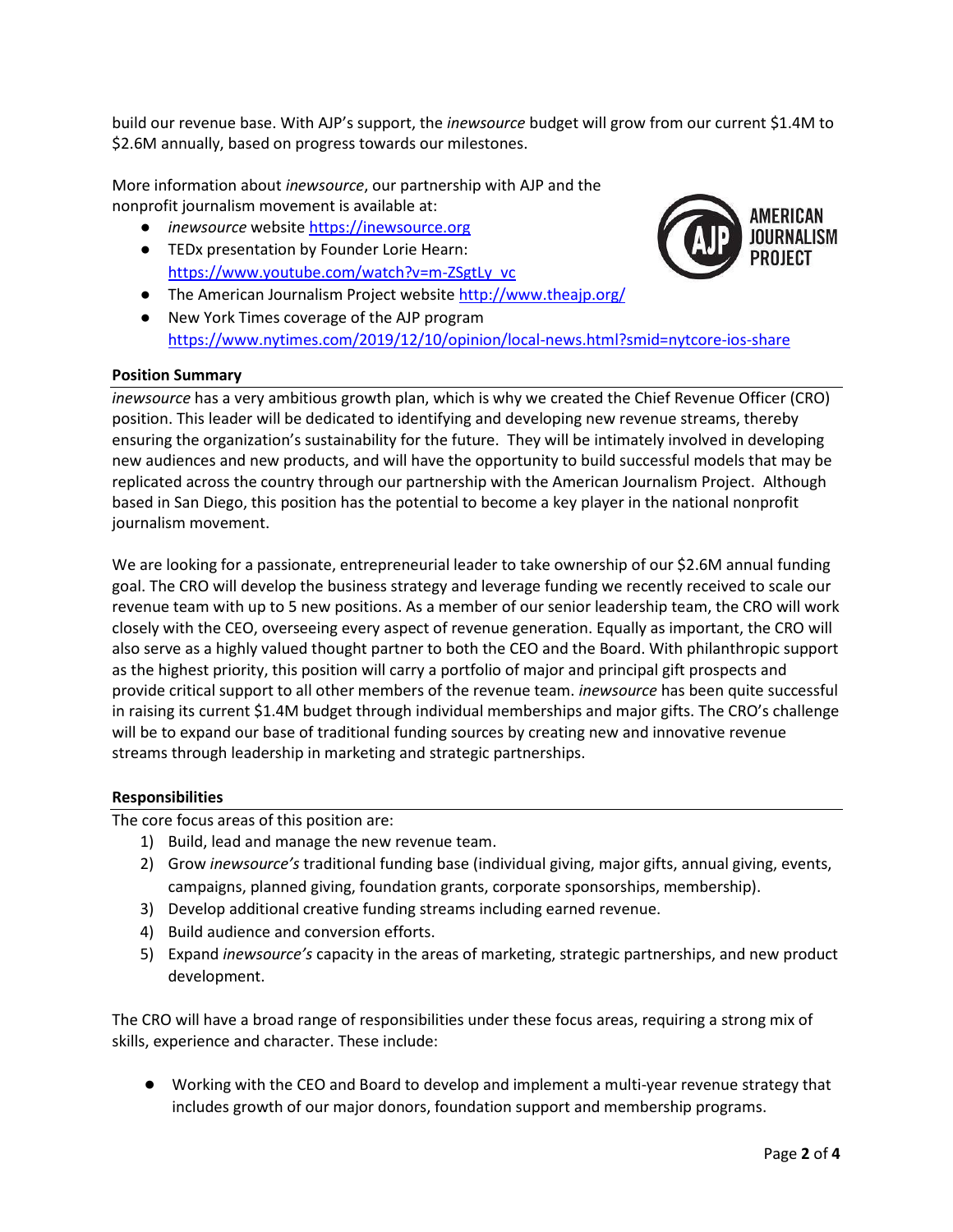- Taking the lead in hiring the revenue team, which will grow from 2 to 7 members over the next two years, while providing strong leadership and effective management for the team.
- Advancing the field of nonprofit journalism and growing *inewsource's* reach through collaboration with local organizations as well as state and national entities.
- Balancing a multitude of, and sometimes conflicting, viewpoints while always keeping journalistic integrity and the best interests of the organization at the forefront.
- Embracing traditional philanthropic fundraising methods while also leveraging best practices and innovative strategies from the corporate world and startup sector.
- Rethinking events and traditional fundraising approaches (for example, *inewsource* has had prior success with small, highly targeted gatherings of influencers in nontraditional settings).
- Connecting *inewsource* with younger and more diverse audiences and building awareness as to the critical need for good journalism now and into the future.
- Constantly scanning the journalism landscape for new ideas and use of tools to emulate in delivering our content in broadcasting or on the internet.
- Thinking creatively about *inewsource's* assets and capabilities to pilot new and innovative ways to translate those into revenue as well as trading/in-kind for other resources.
- Partnering with other organizations (including other nonprofit entities) to develop joint funding and sponsorship opportunities.
- Instilling a culture of philanthropy that spans across our organization and board, assisting every team member to support our revenue goals however they can.
- Setting appropriate short and long-term revenue targets and taking responsibility for achieving those goals.
- Managing a personal portfolio of major donors and prospects.
- Overseeing our data management efforts in Salesforce; providing reports and updates to the CEO, Board and staff as needed.
- Coaching, mentoring and developing team members to their highest potential.
- Setting clear success metrics and holding others accountable to achieving their goals.
- Staying current on events at the local, state and national levels.

# **Attributes & Work Style**

- **Ambitious:** likes to build things, beat targets and win.
- **Passionate:** holds a firm belief in the First Amendment and the critical role of accurate information in our society.
- **Strategic:** is a true thought partner to the CEO; enjoys formulating aggressive goals and designing innovative, yet practical methods for achieving them.
- **Entrepreneurial:** able to be bold and to take calculated risks, says "yes" to new opportunities.
- **Visionary:** always learning, focused on the future and devising a path to get there.
- **Transparent:** collaborates to empower others; shares information and uses an open and inclusive decision-making style.
- **Confidence:** comfortable and effective working with senior executives and major philanthropists; not afraid of having the difficult conversations.
- **Storyteller:** able to communicate the impact of our work beyond single articles and issues.